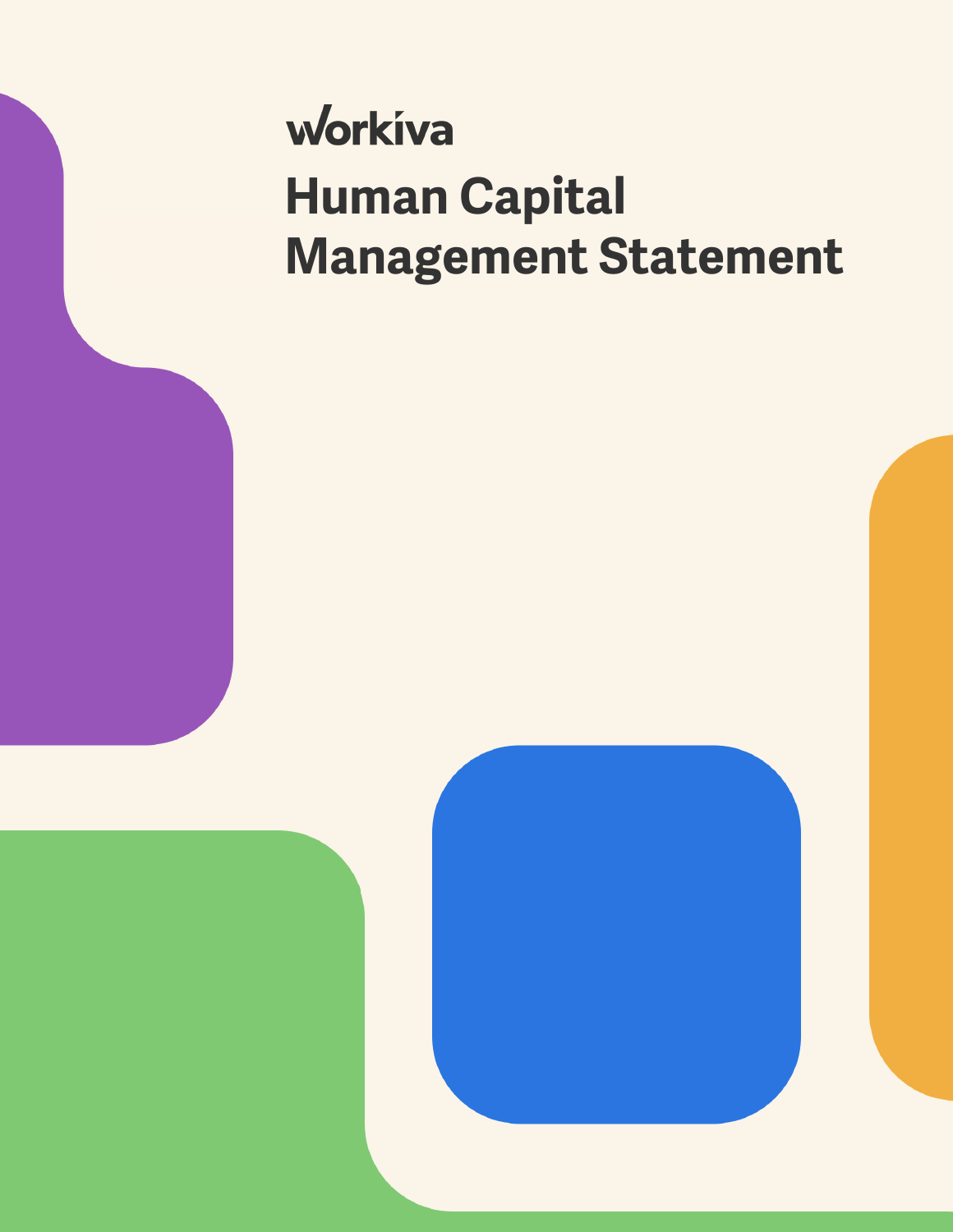#### **We Stand Behind our People and our Culture**

We stand behind our people and our culture. Our employees are key stakeholders in our company, so we are always listening and working to continuously improve. Our core value of inclusion guides us in our efforts to make Workiva an even better place to work for everyone. According to the 2021 Great Places to Work Trust Index Survey, employees said:

- 95% of employees say it is a great place to work
- 97% say that our facilities contribute to a good working environment
- 97% agree that when you join the company, you are made to feel welcome
- 96% say that management is honest and ethical in its business practices
- 96% of employees are proud to tell others that they work here
- 96% agree that people care about each other here

We seek to provide an open environment of belonging, where all employees have the freedom to associate, which includes the right to associate with each other to discuss the terms and conditions of employment in accordance with the local laws. Workiva provides multiple options for employees to report issues, including anonymous surveys, an ethics hotline and our continuous improvement program where we collect, evaluate and implement our employees' feedback and best ideas.

#### **Intentional, Visible Leadership to Increase Timely & Transparent Communication**

Our CEO hosts company-wide bi-weekly All Company Check-in meetings, Quarterly meetings, and employee Town Halls at each office location. To further support transparency across the company, a Q&A session is a regular part of each meeting. Employees are encouraged to ask questions of the Executive Leadership Team. These questions are not filtered and are answered on the spot, fostering a culture of open communication and transparency.

#### **Bi-Annual Engagement Survey:**

Our bi-annual engagement survey results help us improve our employment practices with a focus on impartiality, fairness and equity. In our most recent survey, more than 90% of employees said they feel:

- treated fairly regardless of sexual orientation (98%)
- treated fairly regardless of race (97%)
- treated fairly regardless of gender (95%)
- treated fairly regardless of age (96%)
- their manager supports a culture of inclusion (96%)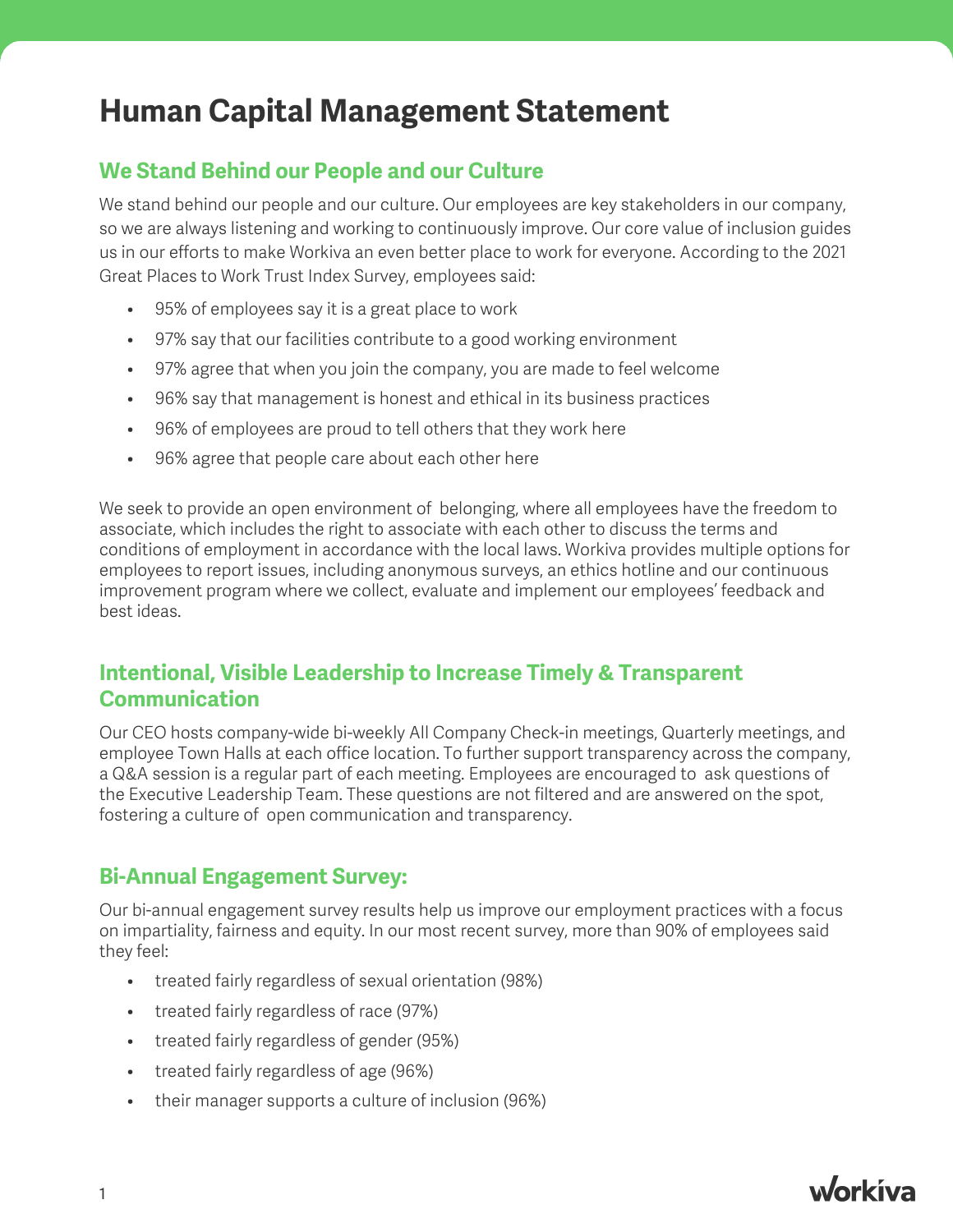- their manager is committed to and supports diversity (96%)
- people care about each other (95%)
- DE&I is a priority for Workiva (94%)

#### **ALWAYS ON Listening:**

Our interactive communications channels encourage and empower employees to innovate and collaborate openly. Through Slack communities and our intranet, called Connect, employees are constantly sharing best practices and new ideas. In fact, in 2020 alone, employees shared 19 million Slack messages across nearly 2,000 channels, and participated in more than 1,000 donut chats where two to three employees are randomly matched up to connect and share ideas on any topic at all. We even have a Slack channel that allows employees to submit product ideas, requests for new features and other innovative ideas to our leadership teams. Additionally, we have The Continuous Improvement System that acts as an anonymous suggestion box for employees to share ideas or concerns about activities or behaviors that are not consistent with Workiva culture or our high standards of conduct.

Workiva's Ideation to Incubation (I2I) process makes sharing innovative ideas easier. I2I is an internal Workiva program designed to accelerate the process of taking new solution ideas to the market. Think of this process as Workiva's very own "Shark Tank." The I2I team is led by the COO and tasked with making investment decisions for the company in order to successfully commercialize new solution ideas. If an employee has an idea for a new solution that can leverage our platform AND drive additional revenue, this is the forum to make the pitch.

#### **ESG at the Highest Level of Governance:**

In April 2021, Workiva hired a head of Environmental, Social and Governance (ESG) to escalate our global ESG strategy. We have finished our stakeholder engagement and materiality assessment to determine our ESG strategy, governance, and forward-looking goals. Employees were identified as a key stakeholder for the company. Strategy, goals, policies and practices are affirmed by an executive management group called the ESG Task Force who report to the Nominating Governance Committee of the board of directors.

Advancing Trust & Belonging is a strategic pillar of our ESG strategy and we are focused on key material issues including: Diversity, Equity, Inclusion & Belonging, Employee Engagement, and Employee Health and Well-Being. These issues will be presented within the ESG report to the Nominating and Governance Committee.

Workiva cultivates a work environment that encourages fairness, teamwork and respect among all employees. To help us uphold a culture of belonging, we are focused on making meaningful progress in three important areas:

• Cultivating a workplace where all employees are comfortable bringing their best, authentic selves to work.

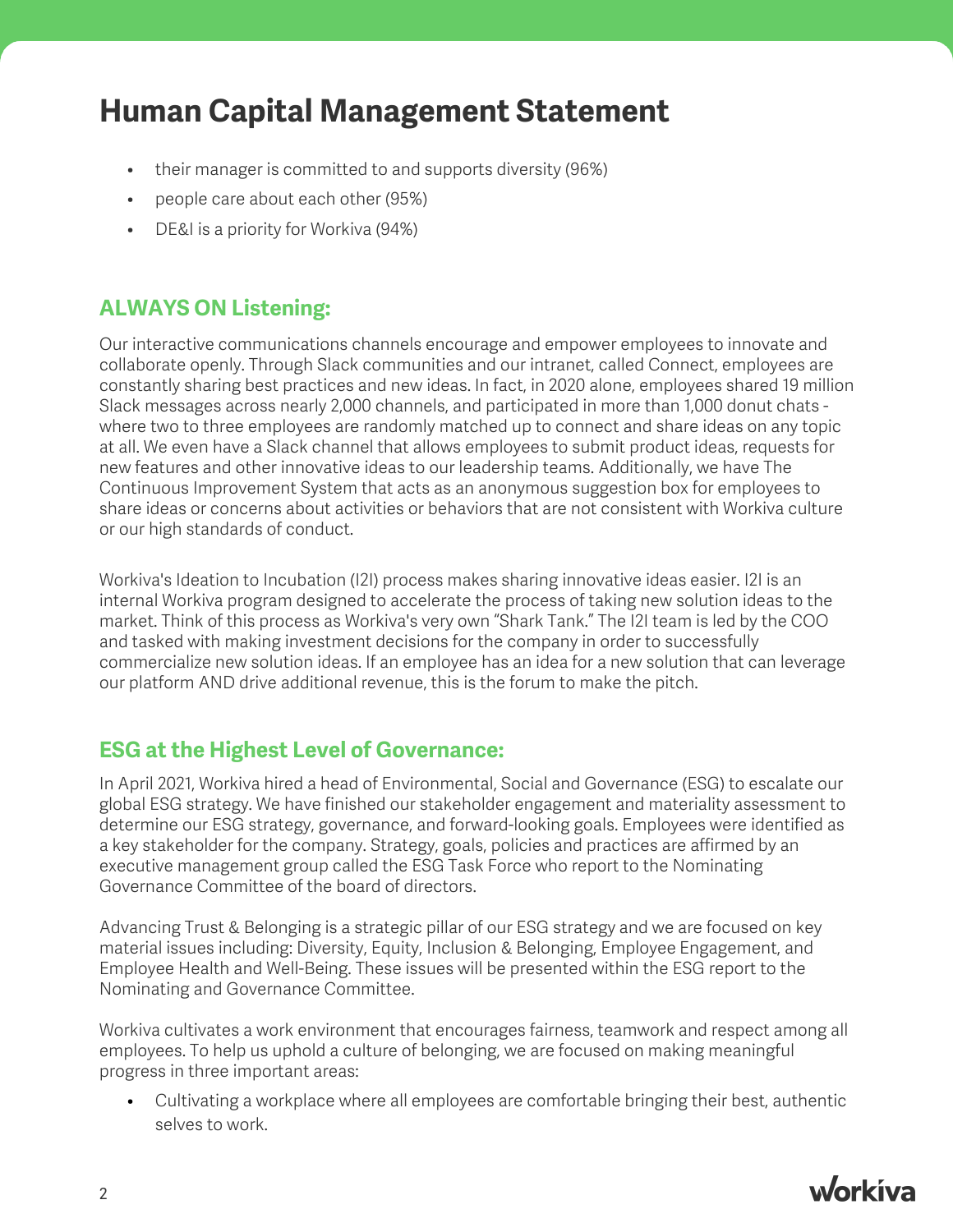- Integrating DE&I into the fabric of our culture where all employees are empowered to contribute to our progress.
- Monitoring and analyzing our DE&I data and metrics to ensure accountability.

### **Commitment to Intentional Recruitment & Fair and Equitable Hiring Practices**

Due to our deliberate actions, since we started reporting diversity demographics in Q3 2020, we've improved gender diversity by 2.5% company-wide and 4.5% across leadership positions as of Q4 2021. In this same time, employees from under-represented minority groups increased by 3.6% in the U.S., and 7.3% across leadership positions in the U.S. In 2021, 54% of global new hires selfidentified as female, and 31% of U.S. new hires self-identified as underrepresented minorities. Please note, race/ethnicity data is not available outside of the U.S. in compliance with the General Data Protection Regulation (GDPR). That said, approximately 80% of Workiva's employees are located in the U.S. as of Q4 2021.

Our Talent Acquisition team regularly partners with Employee Resource Groups (ERGs) at Workiva to discuss recruitment strategy, open discussion for new ideas, and ask for help in recruiting from their networks. Workiva held a Women in Tech "Candidate Sourcing Jam," co-sponsored by the Talent Acquisition Team and Women in Tech (WIT) ERG. The WIT group added value to the recruitment process by bringing their voice and personal perspective to the table. Ultimately the group helped fill the Senior Software Engineering pipeline by identifying 42 female candidate leads.

A Workiva data scientist recently led the charge on her team to create a hiring rubric, complete with competencies for interviewees. This created a shared understanding of the hiring goal for employees on the interview team, mitigated unconscious bias, and was a huge win for growing diversity. Her work inspired the Engineering team to create a similar script for the spring intern hiring round, and it's been an immediate improvement in facilitating consistency across teams. For her work, this employee received multiple nominations for our internal, company-wide "Innovate Everywhere award." At our last All-company meeting our head of HR awarded the Innovate Everywhere award to her and announced we would be adopting her approach across all Workiva roles and departments!

In 2021 we launched Interview training certification to teach U.S. hiring managers best practices for interviewing and acquiring talent, including EEOC, related laws to prevent discrimination, and Affirmative Action.

#### **Commitment to Ongoing DEI Training & Development**

We recently rolled out an interactive Inclusive Leader Training program that focuses on unconscious bias and creating a culture of belonging. To date, we have trained nearly 500 employees at the manager and above levels with plans to reach all Workiva employees by the end of the year.

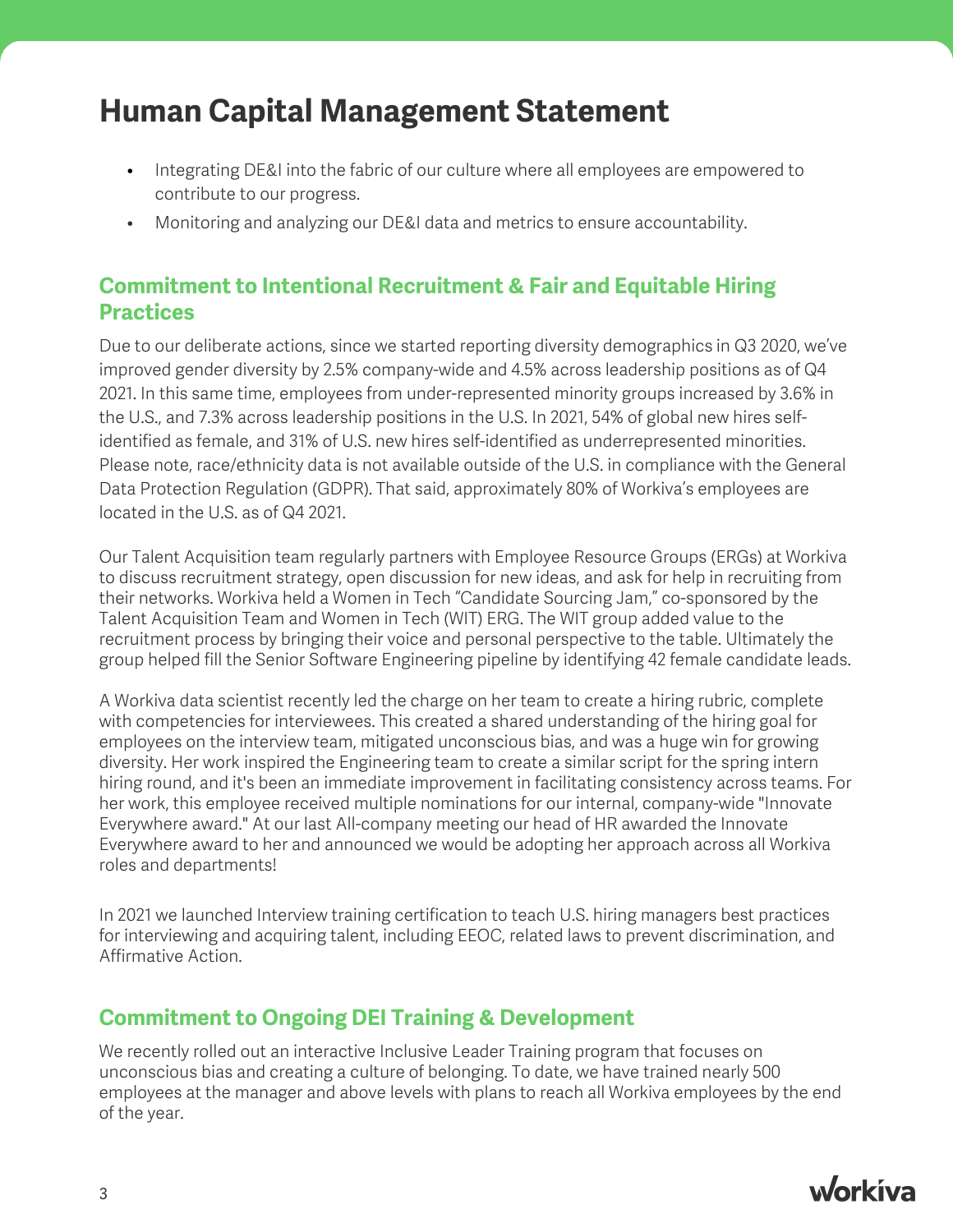In April 2021, we were thrilled to host Karen Catlin as a keynote on the Better Allies Approach during Celebrate Diversity Month. We asked employees to share their top takeaway from the event for a chance to win one of 25 signed copies of Catlin's book.

Also in April 2021, we rolled out a new interactive, company-wide intranet to Connect our employees across the globe. As part of this launch, we elevated our DE&I content with a robust site dedicated to education, connection and celebrations. Each ERG has a site and Slack channel making it easy for members and allies to come together.

Voices of Change Advancing Leadership (VOCAL) is a company-wide program designed to advance the conversation around gender diversity. Each quarter an impactful business topic is announced and three components are released over the quarter. These components include a presentation from a Workiva leader, an e-learning such as a TED talk or online course, and then small groups discussions are scheduled. Each group is formed with employees from different teams, offices, levels and has a distribution of gender. The cross-functional groups provide the opportunity for employees to gain diversity of perspective and thought. The goal of VOCAL is to discuss, share knowledge and advance thinking and actions.

This year, we also introduced a company-wide DE&I video, which is posted on our Intranet and now part of our new hire onboarding program. We want all employees to know that DE&I is more than an initiative – it's part of who we are.

### **Commitment to Building Connections, Executive Pipeline & Allyship:**

At Workiva, our Employee Resource Groups (ERGs) provide employees with a space for building connections, resource sharing, vulnerability, and helping each other. Our seven ERGs connect employees around a shared identity:

- Connected Nomads (foster and encourage inclusion, communication, and collaboration among Workiva's remote employees)
- Ethnic Diversity in Tech (lead and actively support company-wide diversity initiatives that foster teamwork, collaboration and communication among all races and ethnicities in order to ensure inclusion, equal opportunity, and success)
- It Takes a Village (be an advocate for caregivers and their allies that connects, educates and empowers its members, fostering a safe and inclusive workplace that enables employees to be their whole selves)
- Rainbow (foster inclusion by providing an inter-sectional platform in which to share experiences and further discussion surrounding the LGBTQ+ Community)
- Veterans in Tech (a community providing supportive resources for veterans at Workiva and creating a safe community that promotes vet-related initiatives and awareness in the workplace
- Women in Tech (supporting women in R&D, IT, and other technical roles at Workiva)
- Women in Sales (elevating peer women in sales & those that support them through education, mentorship, and best practices in sales and leadership)

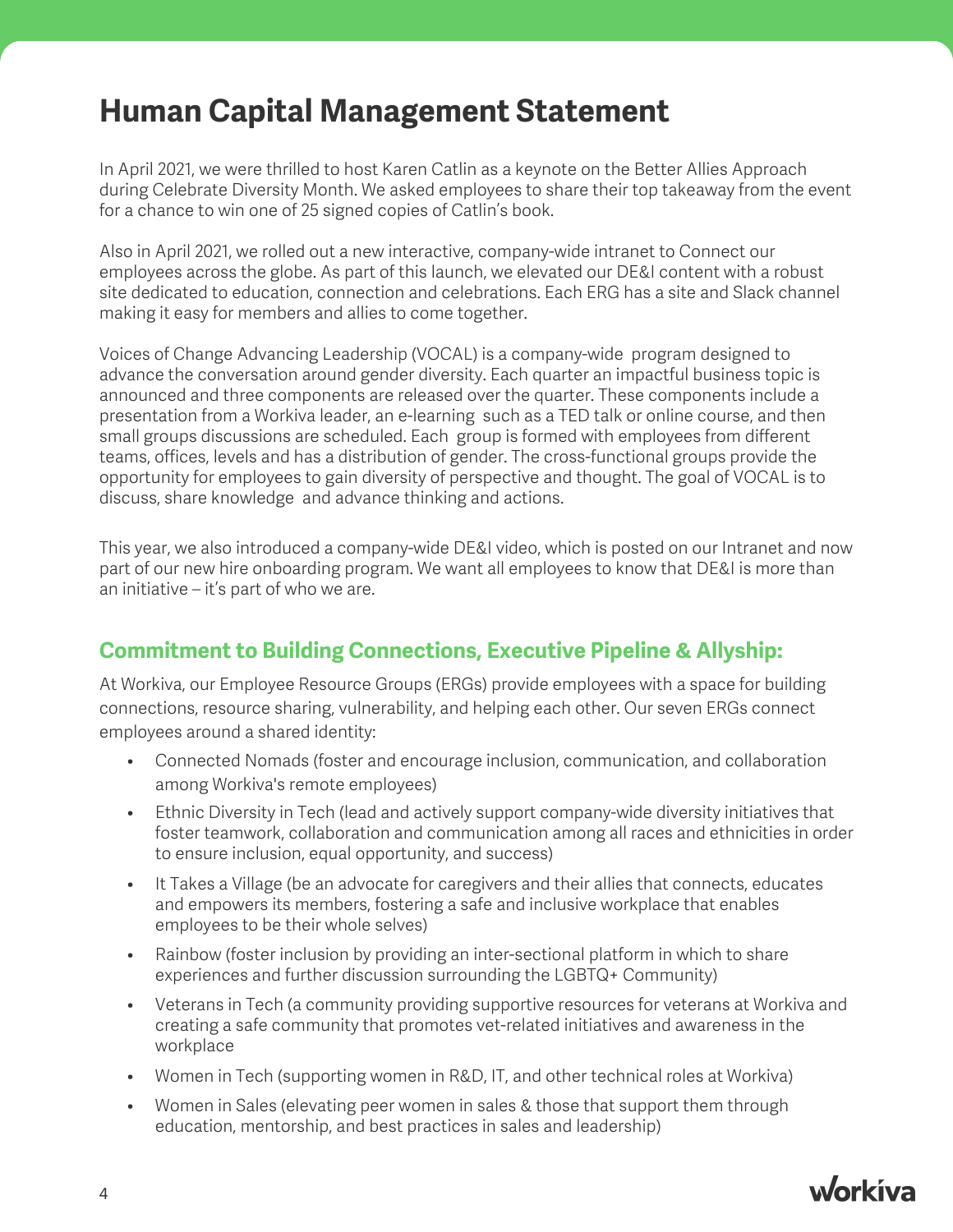In addition, we share micro-lessons each week, helping employees learn more about diversity, equity and inclusion topics. And, through continued content across our intranet, Slack channels and virtual events led by our ERGs, we bring DE&I conversations to the table on a regular basis.

The stories shared and connections made in these groups have been courageous and inspirational. From the Connected Nomads providing tips on working from home, to the It Takes a Village group providing home-schooling tips and a place of refuge for caregivers to vent, share and learn how to balance, to the Ethnic Diversity in Tech having a special meeting after the George Floyd protests by sharing their stories, these are a couple of the ways the ERGs have helped our employees through this year.

Additionally, all ERGs have increased their membership and engagement over this past year. From February 2020 to February 2021, membership to every one of our ERG Slack channels increased by significant amounts:

- Connected Nomads 45% increase in Slack membership
- Ethnic Diversity in Tech 83% increase in Slack membership
- It Takes a Village 49% increase in Slack membership
- Rainbow 59% increase in Slack membership
- Veterans in Tech 47% increase in Slack membership
- Women in Sales 48% increase in Slack membership
- Women in Tech 53% increase in Slack membership

#### **Leader Sponsor Program**

For the second year in a row, we hosted a Leader Sponsor program in 2021. The Leader Sponsor program promotes diversity in leadership and is a great example of how we implement equity at Workiva. The program focuses on preparing and highlighting the work of high performing women and diverse professionals to recognize and equip them for leadership roles to move up the organizational ladder. In this program, we are intentional in pairing up high performing proteges and high profile sponsors who are from different backgrounds and experiences to learn from and help each other. This program pairs 10 proteges with 10 leadership sponsors. The proteges were chosen for their performance, leadership potential, and display of Workiva values and principles. The sponsors were chosen as leaders in the company who have the ability to help accelerate these particular employees. The program kicks off with a workshop by an external expert in the field and will continue for the next 12-months.

#### **Women of Workiva Leadership Academy**

This year-long program is a unique opportunity for high-performing, high-potential, senior-level women to come together to drive their leadership skills forward. The academy helps prepare a pipeline for senior leadership succession, increases retention, and elevates the reputation of Workiva.

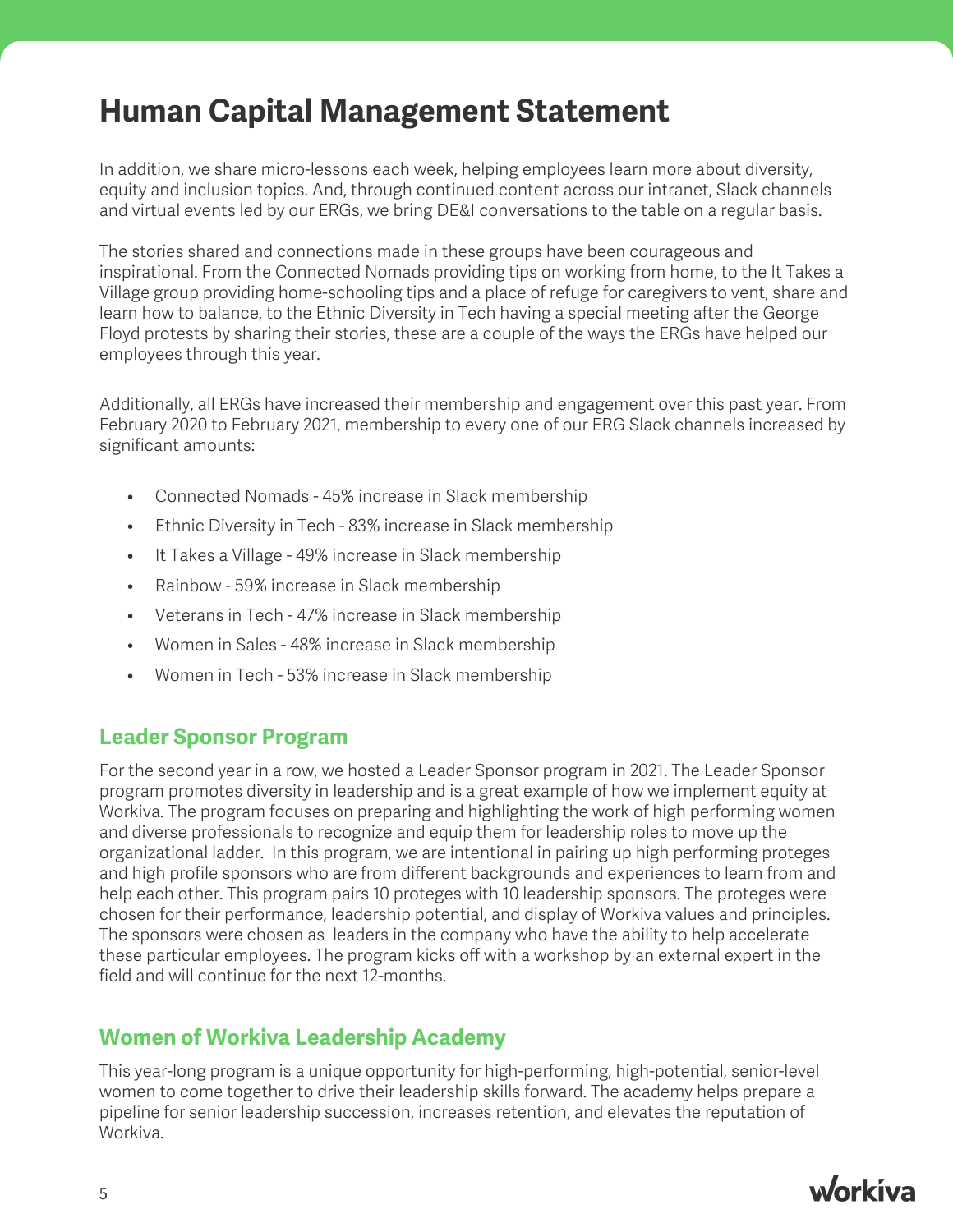This program is intended for mid-career to highly experienced women of Workiva, primarily at the Director level and above. In 2021, 34 women leaders were selected for this elite program, which is hosted by a third-party vendor.

#### **Commitment to Transparent and Equitable Pay**

We've built our workplace on principles of truth, trust, and transparency. We believe that equitable compensation is a key component of an inclusive work environment.

Our compensation decisions are guided by our philosophy to pay for relevant skills, capabilities, and performance as demonstrated by results, living our values, and leadership principles. This approach allows us to be both competitive and equitable.

To establish competitive compensation, we participate in compensation surveys administered by unaffiliated consulting firms, to help ensure compensation elements are appropriately aligned in the markets where we compete for talent. To ensure compensation decisions are equitable, we align position in job range to long-term, consistent performance, capabilities, and internal equity.

As Workiva grows, our need for formal practices has led to the development of departmental and company-wide pay for performance reviews. In 2021, we launched the first company-wide performance and annual compensation review. This approach links compensation decisions to performance in a consistent way across the company.

We're confident that these robust processes and analyses are an important guard against statistically significant compensation gaps. Employees can raise pay-equity concerns through contacting our Human Resources Department via an email alias or their leader.

Below are some additional examples of our ongoing commitment to pay equity:

- External offers are based on internal equity and market data, not candidate compensation
- Workiva scored 85% in the category, "People here are paid fairly for the work they do" in the Great Places to Work survey; the top 100 companies score was 79%
- We include requests for feedback related to compensation in our exit interviews to ensure we are aware of trends

#### **University Partnerships**

In 2020, we recruited a total of 184 interns, and of the 79 that were eligible and graduating in 2020, 51% were converted to full-time Workiva employees. Workiva's 2021 summer intern class was the most diverse in the company's history with 49% self-identified as females and 43% self-identified as underrepresented minorities. We have continued broadening university recruitment efforts, growing our partnerships with Historically Black Colleges and Universities (HBCUs), women's colleges, tribal colleges, and other minority-serving institutions (MSIs). In past years we have attended events at Howard University and North Carolina A&T.

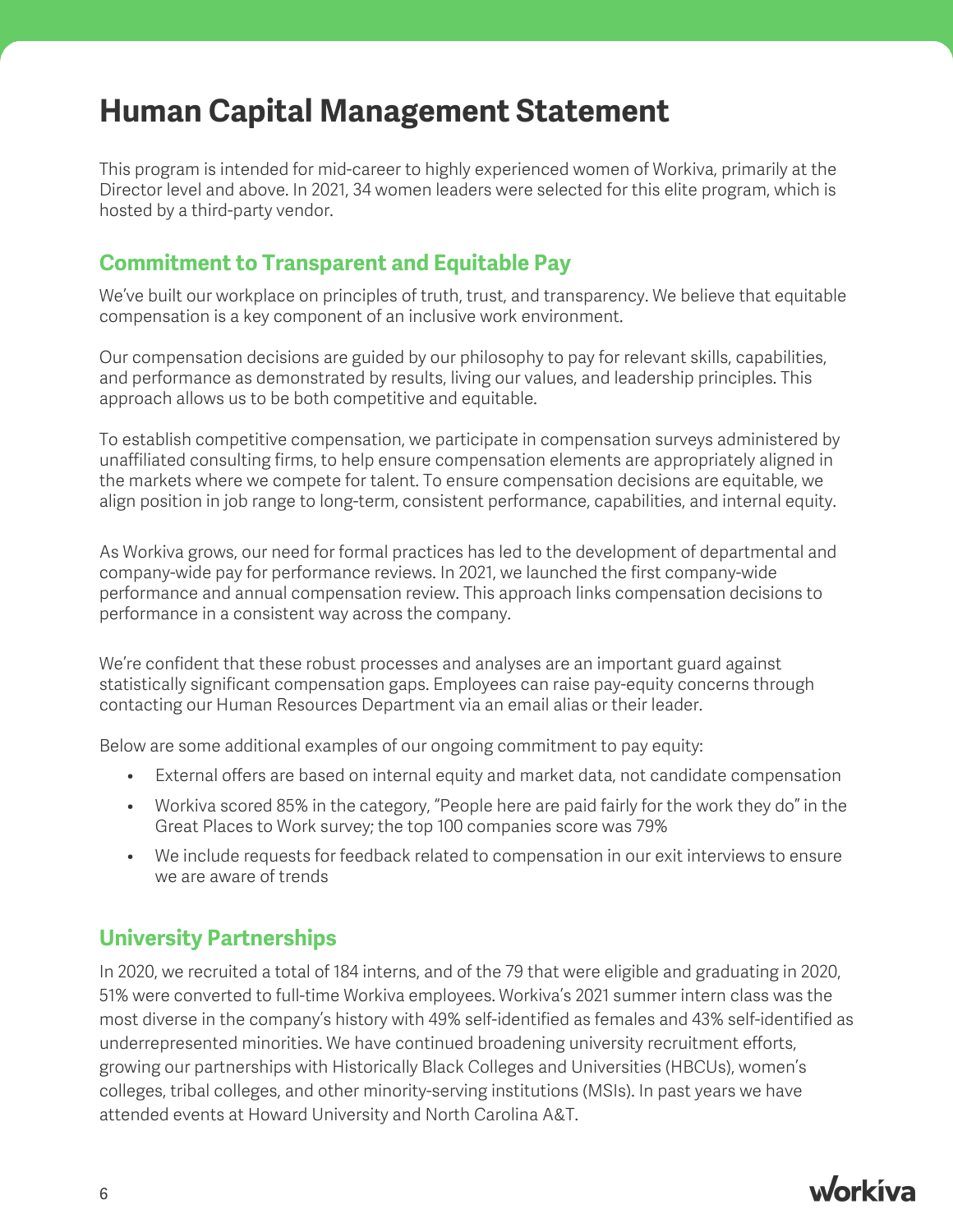We partner with universities through career fairs, student groups, professor relationships, and tech talks. We have four core universities that we partner with:

- Iowa State
- University of Illinois at Chicago
- Arizona State
- University of Colorado at Boulder

Workiva also utilizes Yello and WayUp for recruitment activities. This software allows us to be intentional with how we reach diverse candidates, and gives Workiva a platform to host our own events and invite students from across the nation.

We're also expanding our talent pipeline through partnerships with multicultural organizations such as:

- The National Society of Black Engineers
- Society of Hispanic Professional Engineers
- Women in Science & Engineering
- National Association of Black Accountants
- Grace Hopper
- Power to Fly

In 2021, Workiva was a sponsor of the Grace Hopper Celebration. We sponsored 15 scholars to attend the conference. Each scholar was connected with a Workiva volunteer and sent the audible book "Atomic Habits". Additionally, 61 Workiva employees attended the conference. Anyone from an intern to our own COO was able to join. The Women in Tech ERG coordinated a Slack room takeover to share their experience and perspectives learned from the event. Workiva had great outcomes from the conference.

- 96 attendees signed up for one-on-one conversations with a fellow Workiva employee
- Received over 150 applications to current openings, primarily in early career opportunities
- Identified 28 people we'd like to follow up with for current and future roles
- Two Workiva employees hosted a session called "Crack the Code to Technical Interviewing"

Workiva also has an ongoing partnership with Power to Fly, a women-led organization, focusing on empowering underrepresented talent across all races, ages, ethnicities, sexual orientations, abilities, veteran statuses and gender identities. They provide resources for employment, upskilling, and job seeking. Workiva has our own branded page where we post additional resources, events, and all of our job postings. We also have access to the Power to Fly database which allows us to source candidates from a diverse pool.

Workiva is piloting apprenticeship programs to help underrepresented groups get training and provide industry experience.

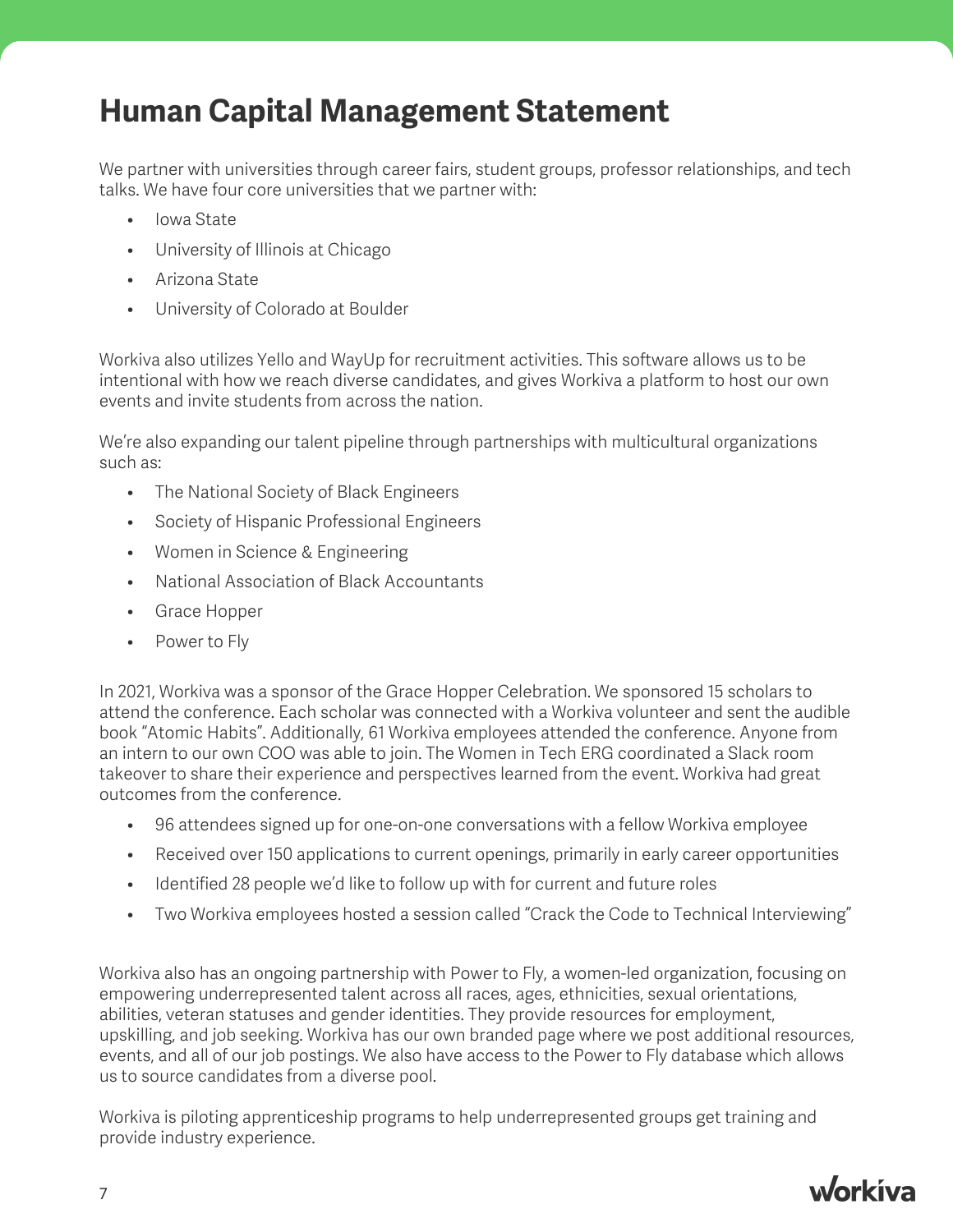As part of our overall strategy, our Talent Acquisition teams dedicate time and resources to maintain a University Scorecard that allows us to measure the impact we get from our events and partnerships. This scorecard helps Workiva understand where we can focus our efforts to ensure we grow and maintain a diverse pipeline of prospective Workiva employees.

Additionally, our Learning and Development team provides several programs through both elearning and live learning opportunities. Workiva employees completed 13,254 hours of e-learning in 2021. Our New Manager Training Program seeks to further develop skills for our people managers. Each participant completed 18 hours of self paced learning, and 21 hours of live learning in 2021.

### **Employee Well-being & Mental Health**

Throughout the COVID-19 pandemic, Workiva has been intentional about taking care of our employees.

- Paid 100% of employees and essential workers through COVID-19. This includes facilities and café staff when our offices were closed
- Instituted a remote work allowance to cover costs incurred by employees for office supplies or furniture while setting up a suitable and comfortable workspace in their home.
- Provided COVID vaccination clinics at our headquarter office for Workiva employees and their families. We helped more than 200 people get fully vaccinated. Employees were thankful that the company stepped in to accelerate the availability of the vaccine.
- Added multiple company-wide holidays to support employee wellness, and give everyone a chance to take a break and reset during this stressful time.

Mental health is of great importance to Workiva. We increased resources to focus on employee mental and emotional well-being.

- Monday Meditations: A member of our Total Rewards team has led short, mindfulness meditation practices every Monday since August 2020 to encourage employees to give meditation a try and consider making it part of their daily routine.
- Wellbeing Wednesday: Weekly posts on our intranet focused around physical health, mental health, lifestyle and social habits.
- Free Mental Health Counseling through Employee Assistance Program.
- A Degreed (our learning platform) pathway for all employees called Well-being through COVID-19, which contains 50+ new articles/resources around mental health available to all employees.
	- Mental Health in the Midst of a Pandemic: Developing the skills to respond better to the challenges impacting our mental wellness during a pandemic.
	- Working and Schooling From Home: Managing stress and workload while parenting, working, and teaching from home.
	- Rhythms & Routines: Overview, tips and resources in creating a routine to benefit your mental wellbeing.